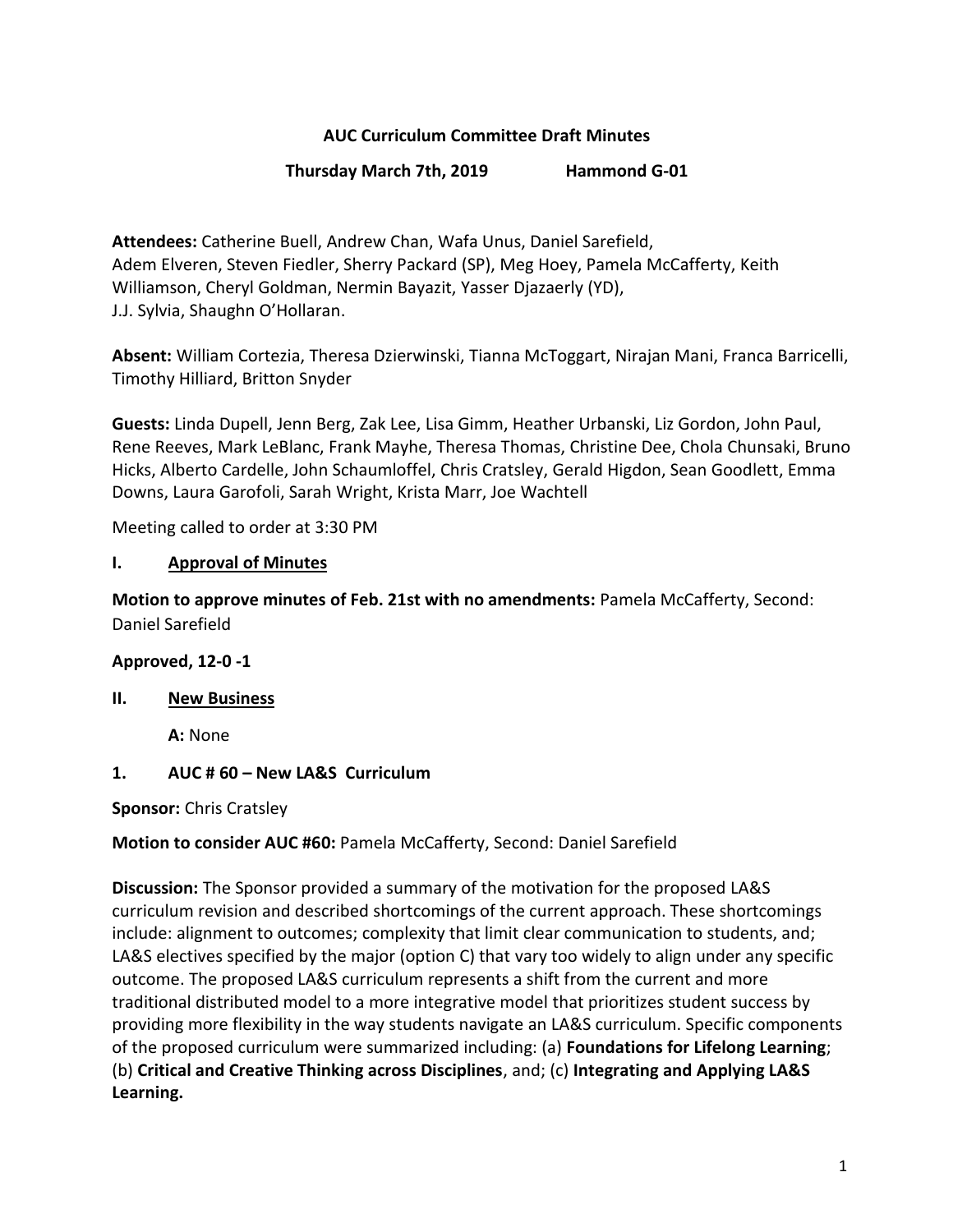The Sponsor was asked to comment why course designations under the **World Languages, Speaking and Listening** sequence appears somewhat arbitrary because the related outcomes could be met in almost any LA&S course. Also, the specification for professional majors completing a minor or second professional major under the **Integrating and Applying LA& S Learning** sequence should apply broadly for all majors since the terminology "professional major" is open for interpretation. The Sponsor outlined the process for departments seeking the **World Languages, Speaking and Listening** (WS) designation for courses and accepted a friendly amendment to specify that all majors completing a minor or second major include at least 9 credits in LA&S disciplines for that minor to satisfy the **Integrating and Applying LA& S Learning** sequence.

The Sponsor was asked to comment on an apparent lack of data in the rationale for the proposal. Such data might inform the proper allocation of resources for additional workload including assessment of outcomes and scheduling of additional sections of courses including the new FYE seminar and related courses included in the **Foundations for Lifelong Learning** sequence.

The Sponsor reported on the LA&S Self Study including enrollment and faculty workload data from the Office of Institutional Research and results from the National Survey of Student Engagement (NSSE) at Fitchburg State University. NSSE results, comparisons with peer institutions, and EAB reports suggest that the proposed approach will improve achievement of our LA&S outcomes which mirror essential learning outcomes implemented across AAC&U peer institutions. The proposed approach leverages the FYE seminar as a foundation and best practice for broadening course options for upgrading/developing LA&S designated courses. The Sponsor also acknowledged concerns involving additional effort to ensure that courses were delivering intended outcomes, and discussed a strategy for distributing assessment over an extended (perhaps 3 year) assessment cycle. Discussed how the **Foundations for Lifelong Learning** appears to provide a means for world languages (including ASL) to help students broaden their perspectives on other cultures. Discussed the university's commitment for LA&S resources, including autonomy for deciding faculty workload for the FYE seminar.

The Sponsor was asked to address more details on an implementation strategy for the FYE seminar and address concerns that the MSCA contract does not appear to provide the necessary resources for High Impact Practices aimed at integrating learning across courses. The Sponsor discussed how the collaborative aspects of the FYE seminar provides an opportunity for sharing a common practice for preparing students for college level work. This shared aspects of the FYE provides a meta-major feature that helps students articulate why they are taking specific LA&S courses. Many of our peer institutions have developed various ways to implement and share this common responsibility. Discussed President Lapidus' support of the new MSCA equivalencies and the university's commitment to provide FTE faculty as needed for the FYE seminar. Discussed the MSCA 15% rule for part-time faculty and noted that the university is substantially below this limit.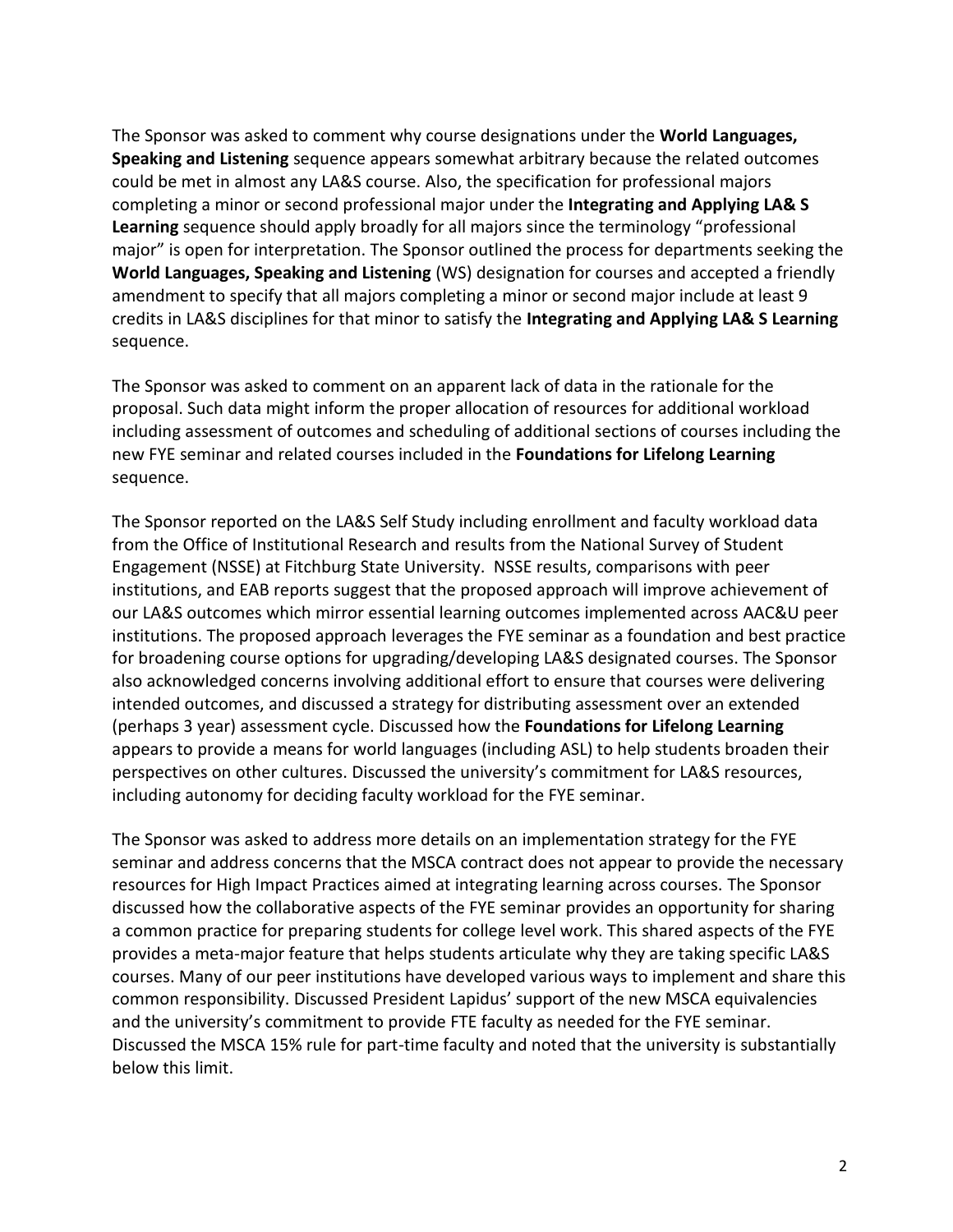The Sponsor was asked to address the complexity of the review process, and comment on a criticism of "bounded rationality" involving unreliable information, limited capacity to weigh all the facts, and limited time. The Sponsor reiterated that the proposed effort provides the means to link LA&S courses to high priority learning outcomes defined by the campus community. The approach also gives us the capability to ensure that outcomes are being met in ways that are not possible with the current curriculum.

The Sponsor was asked to comment on how transfer students might be impacted by the proposed changes. The Sponsor reported that the LA&S Council recognizes this concern and will be considering a framework with the necessary flexibility for aligning a range of transfer courses.

The Sponsor was asked to comment on why financial literacy skills were not included as **Foundation for Lifelong Learning** topic, particularly because of its importance after College. The Sponsor noted that Quantitative Reasoning is a foundation for financial literacy, and represents an example of how some outcomes emerge from others. Discussed how financial literacy impacts student success, and work by the Student Success Task Force to review student orientation programs and presentations about Financial Aid. Financial literacy is also an important topic in the FYE seminar, and topics involving financial literacy also provides a cocurricular bridge between Academic Affairs and Student Affairs.

The Sponsor was asked to comment on whether involvement of the LA&S Council for course proposals was consistent with the shared governance framework in the MSCA contract. The Sponsor suggested that the LA&S Council should be seen as a resource option for non-binding feedback. Discussed Framingham State's approach involving the LA&S Council as a subcommittee of the AUC Curriculum Committee. This approach allows for input from the LA&S Council without violating the MSCA shared governance framework.

Discussed the approval process for **Foundations for Lifelong Learning** course designations involving (a) First Year Writing I for the ENGL prefix; (b) First Year Writing and Information Literacy for the ENGL prefix, and; (c) First Year Quantitative Reasoning for the MATH prefix. The Sponsor accepted a friendly amendment to change "must be approved" to "must be recommended."

# **Friendly Amendments (if any):**

7a (from Sponsor) Under **Integrating and Applying LA&S Learning,** change "Professional majors completing a minor or second professional major" to all majors completing a minor or second major."

7b (from Sponsor) On the **Foundations for Lifelong Learning** course designation form, under First Year Writing Requirement, change "This course must be approved for the ENGL prefix to "This course must be recommended for the ENGL prefix."